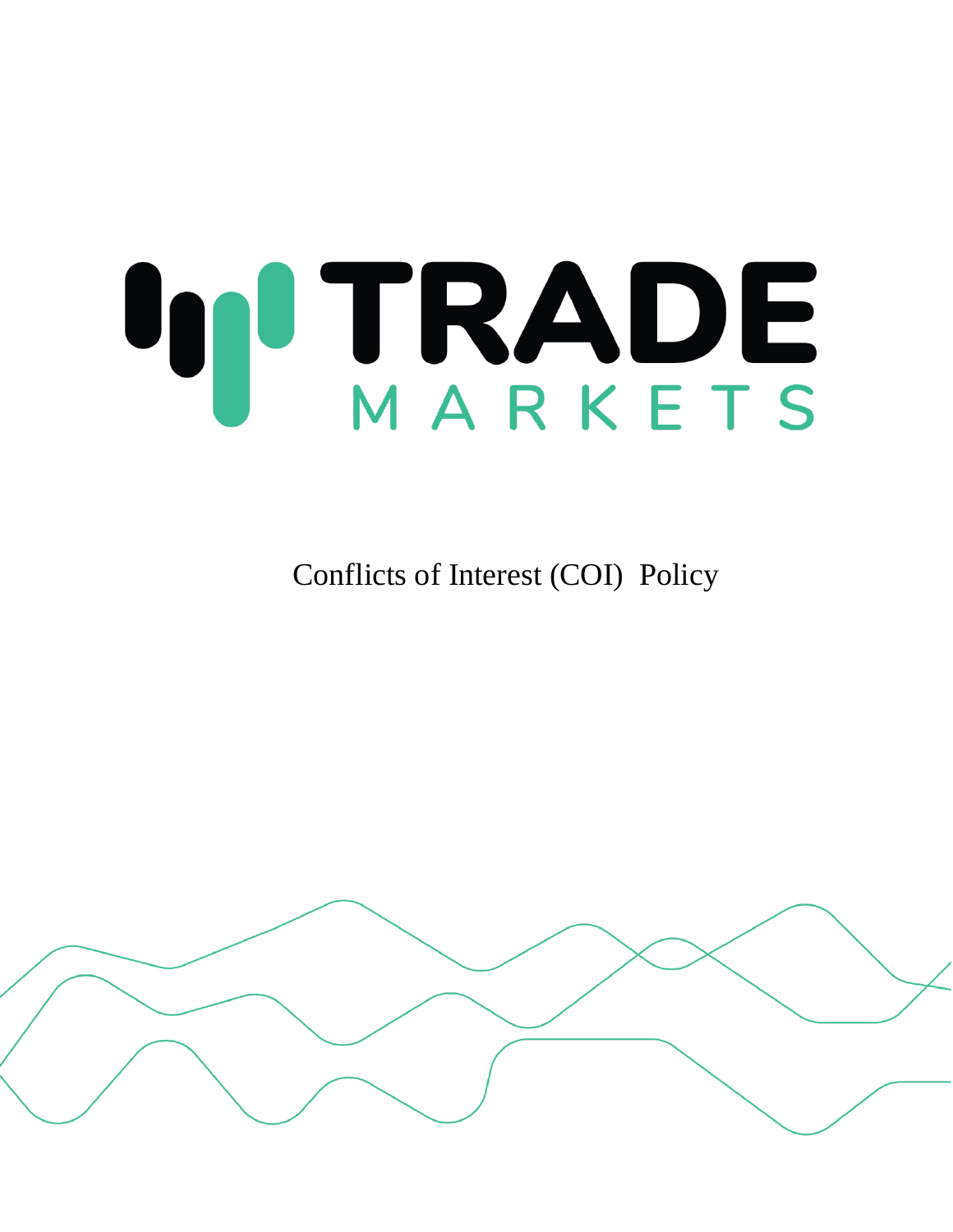### 1. **INTRODUCTION**

Semantic (hereinafter referred to as the company) is registered under the FSCA.

## 2. **SCOPE OF THE POLICY**

The Policy applies to its directors, employees and any persons directly or indirectly linked to the Company (hereinafter called 'related persons') and refer to all interactions with all Customers.

## **3. SERVICES**

"Conflicts of Interest" may, by way of example, occur within the context of:

- a. The investment services and or ancillary services, or any combination thereof provided by the Company to its clients and in which possible "Conflicts of Interest" may arise, are the following:
	- i. Investment Services
	- ii. Ancillary Services
- b. Inducements in connection with the investment services and or ancillary services, or any combination thereof provided by the Company to its clients
- c. Performance-related remuneration aid to the Company's staff and intermediaries in connection with investment services and or ancillary services, or any combination thereof provided by the Company to its clients
- d. Inducements granted to the s staff and intermediaries investment services and or ancillary services, or any combination thereof provided by the Company to it's clients
- e. The Company's relationship with issuers of financial instruments
- f. The preparation of financial analysis on securities offered for sale to the Company's Clients
- g. Access and use of information obtained by the Company or the staff of the Company which is not in the public domain
- h. Personal relationships of the Company's staff, or any persons associated with them, or the participation of these persons, in supervisory or advisory bodies.

## **4. IDENTIFICATIONOF CONFLICTSOF INTEREST**

For the purpose of identifying the types of conflict of interest that may arise in the course of providing investment and ancillary services or a combination thereof, and whose existence may damage the interests of a Customer, the Company takes into account, whether the Company or a relevant person is in any of the following situations - whether as a result of providing investment or ancillary services or investment activities or otherwise:

- a. The Company or a relevant person receives or will receive from a person other than the Customer, an inducement in relation to a service provided to the Customer, in the form of monies, goods or services, other than the standard commission or fee for that service.
- b. The Company or a relevant person has a financial or other incentive to favor the interest of another Customer or group of Customers over and above the interests of the Customer.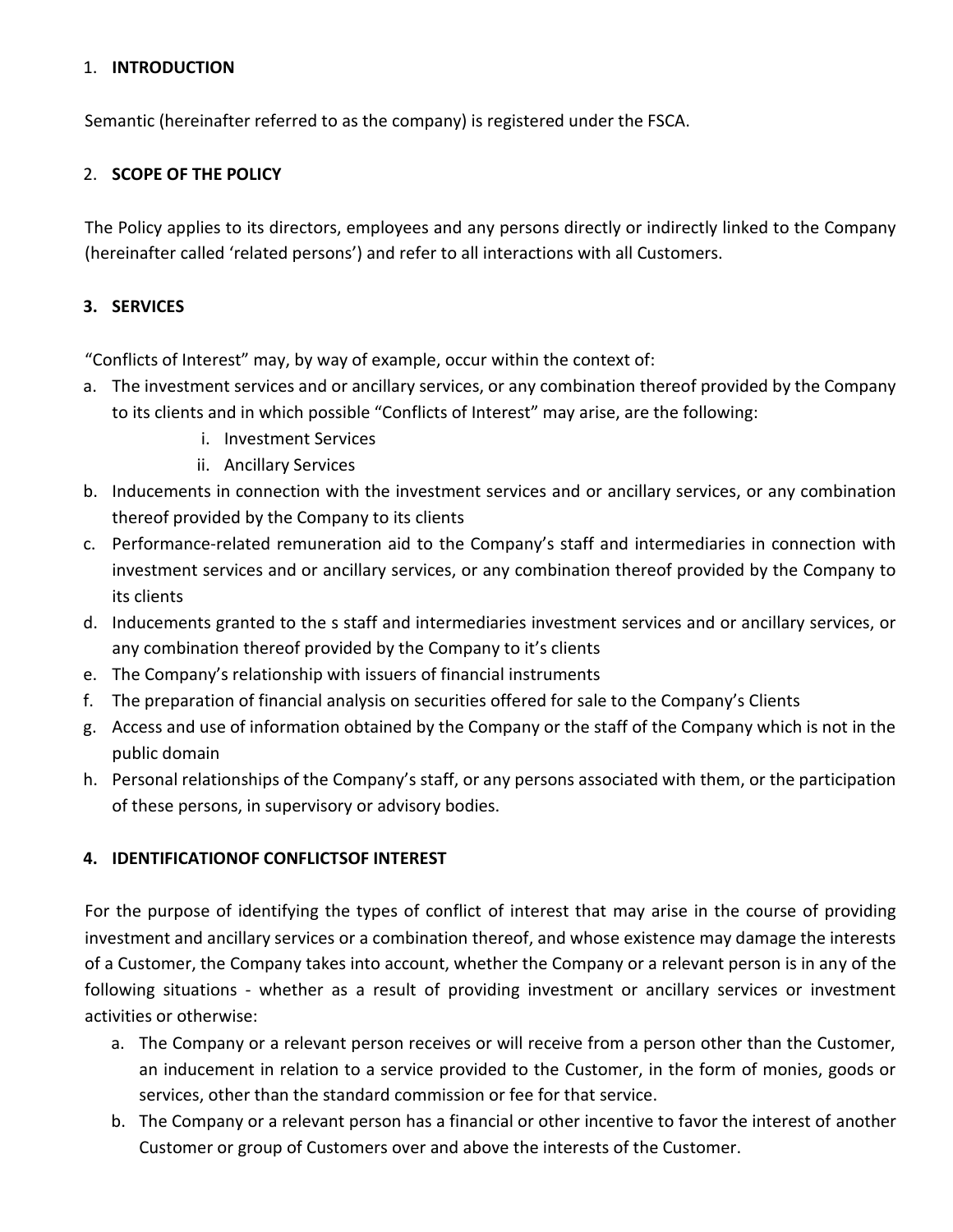- c. The Company or a relevant person is likely to make a financial gain, or avoid a financial loss, at the expense of the Customer.
- d. The Company or a relevant person participates in the same business as the Customer.
- e. The Company or a relevant person has an interest in the outcome of a service provided to the Customer or of a transaction carried out on behalf of the Customer, which is different and distinct from the Customer's interest in that outcome.

## **5. PROCEDURES AND CONTROLS TO MANAGE CONFLICTSOF INTEREST**

In general, the procedures and controls that the Company follows to manage conflicts of interest include the following measures:

- 1. Effective procedures to prevent or control the exchange of information between relevant persons engaged in activities involving the risk of a conflict of interest where the exchange of that information may harm the interests of one or more Customers.
- 2. The separate supervision of relevant persons whose principal functions involve carrying out activities on behalf of or providing services to, Customers whose interests may conflict, or who otherwise represent different interests that may conflict, including those of the Company.
- 3. The appointment of a Compliance Department to monitor and report on the above to the Company's Board of Directors.
- 4. Measures to prevent or limit any person from exercising inappropriate influence over the way in which a relevant person carries out investment or ancillary services or activities.
- 5. Segregation of those duties that may give rise to conflicts of interest if carried out by the same individual.
- 6. The removal of any direct link between the remuneration of relevant persons principally engaged in one activity and the remuneration of, or revenues generated by, different relevant persons principally engaged in another activity, where a conflict of interest may arise in relation to those activities.
- 7. A policy designed to limit the conflict of interest arising from the giving and receiving of inducements.
- 8. Procedures governing access to electronic data.
- 9. A 'need to know' policy governing the dissemination of confidential or inside information within the Company.
- 10. The appointment of an Internal Auditor to ensure that appropriate systems and controls are maintained and reports are made to the Company's Board of Directors.
- 11. Chinese walls restricting the flow of confidential and inside information within the Company, and physical separation of departments.
- 12. A gifts and inducements log registering the solicitation, offer or receipt of certain benefits. The prohibition of any external business interests of the Company's officers and employees conflicting with the Company interests, unless the Board of Directors approval is given.
- 13. Personal account dealing requirements applicable to relevant persons in relation to their own investments.

TradeMarkets is a trade name of SEMANTIC FUND MANAGERS (licence number 47725). SEMANTIC FUND MANAGERS, Company registration number: 2016/467340/07 (WORKSHOP 17, 138 WEST STREET, Sandton Gauteng 214, South Africa)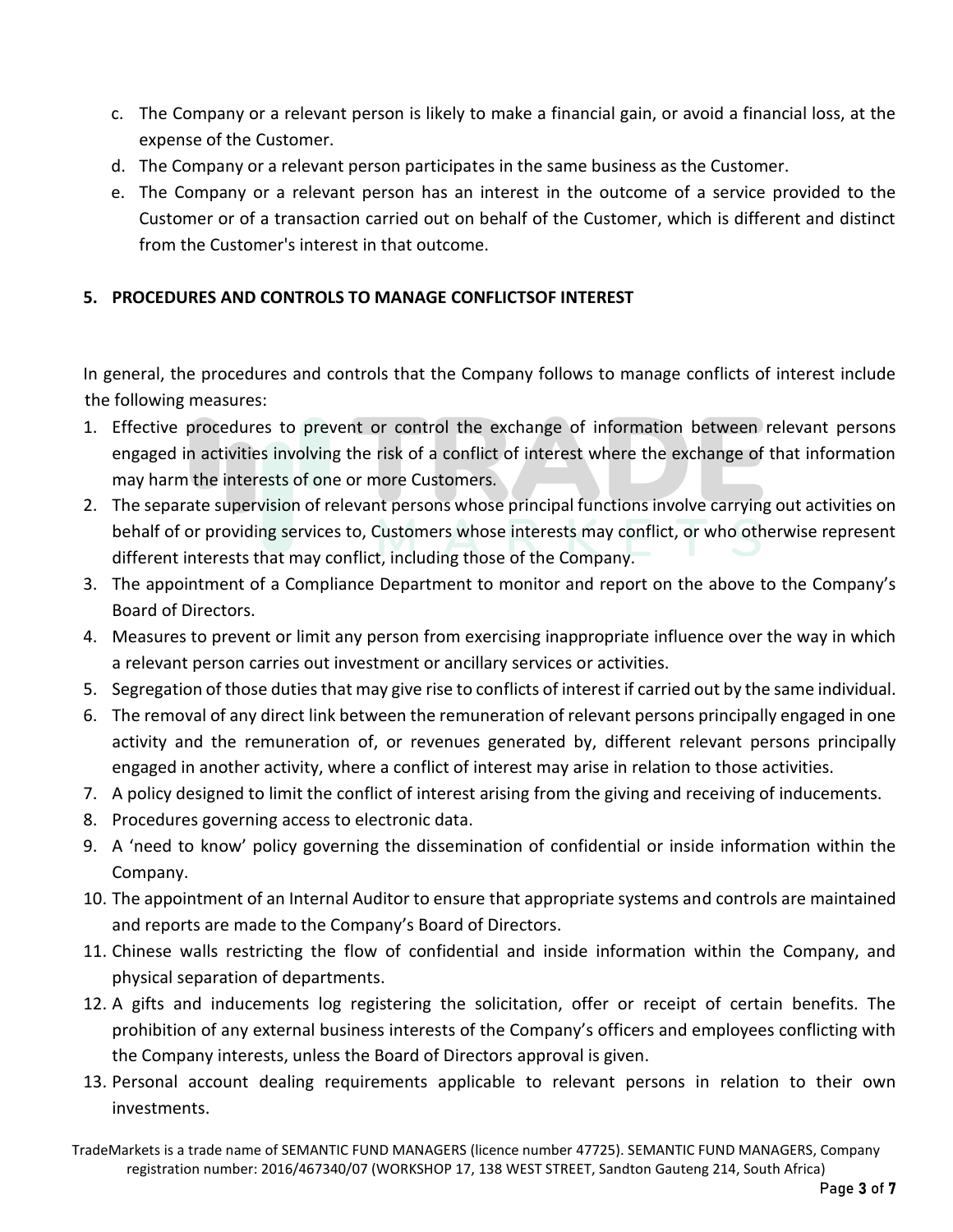- 14. The establishment of the four-eye principle in supervising the Company's activities.
- 15. The Company also undertakes the ongoing monitoring of business activities to ensure that internal controls are appropriate.

# **6. EXAMPLE CONFLICTS OF INTEREST**

Potential 'Conflicts of Interest' that may arise in providing the service Execution of Client Orders in relation to one or more financial instruments

Where the Company is providing the service of receiving and transmitting Client Orders in relation to one or more financial instruments, 'Conflicts of interest' could arise in cases in which Orders are received at the same time from different Clients for the purchase or sale of certain financial instruments, such as equity securities, with no counterpart existing in the market for the different Orders.

The Company may be paid inducements by fund companies and issuing houses as remuneration for the sale of their financial instruments. This may include portfolio volume dependent trailer fees paid by fund companies out of the respective management fees collected from investors and the sales commissions paid by issuers of securities in the form of placement commissions, reductions on issue prices (discount/rebate) and trailer fees. In order to avoid any 'Conflicts of Interest', in those instances where the Company is paid inducements by fund companies and issuing houses as a remuneration for the sale of their financial instruments, the Company has decided not to retain inducements paid in favor of the Company, but to pass such payments through to its Clients.

Furthermore, in some instances, the Company may receive non-monetary inducements from other service providers in connection with its investment business, e.g. financial analyses or other data, training and sometimes technical services and equipment for access to third-party information and dissemination systems. These inducements are not directly related to services provided to Clients and the Company uses them to provide the high-quality services that Clients expect. They allow on-going improvements to the Company's Services.

With respect to the transactions conducted via its online trading platform(s), the Company charges commissions according to the conditions as agreed with its Clients.

Potential "Conflict of Interests" that may arise in providing the investment service of Dealing on Own Account or combinations thereof:

Potential scenarios for 'Conflict of Interests' that may arise when providing the service of Dealing on Own Account may include the influencing of issue conditions for the benefit of own account dealing including the dissemination of biased investment advice due to self-interest in commission income and/or mispricing of issues of financial instruments to favor the proprietary / own account book.

In addition, a 'Conflict of Interest may arise through unjustified use or dissemination of confidential information in relation to Client' orders.

The employees of the Company are prohibited from misusing "inside" or non-public "proprietary" information as such terms are defined above. The following provisions should therefore be adhered to: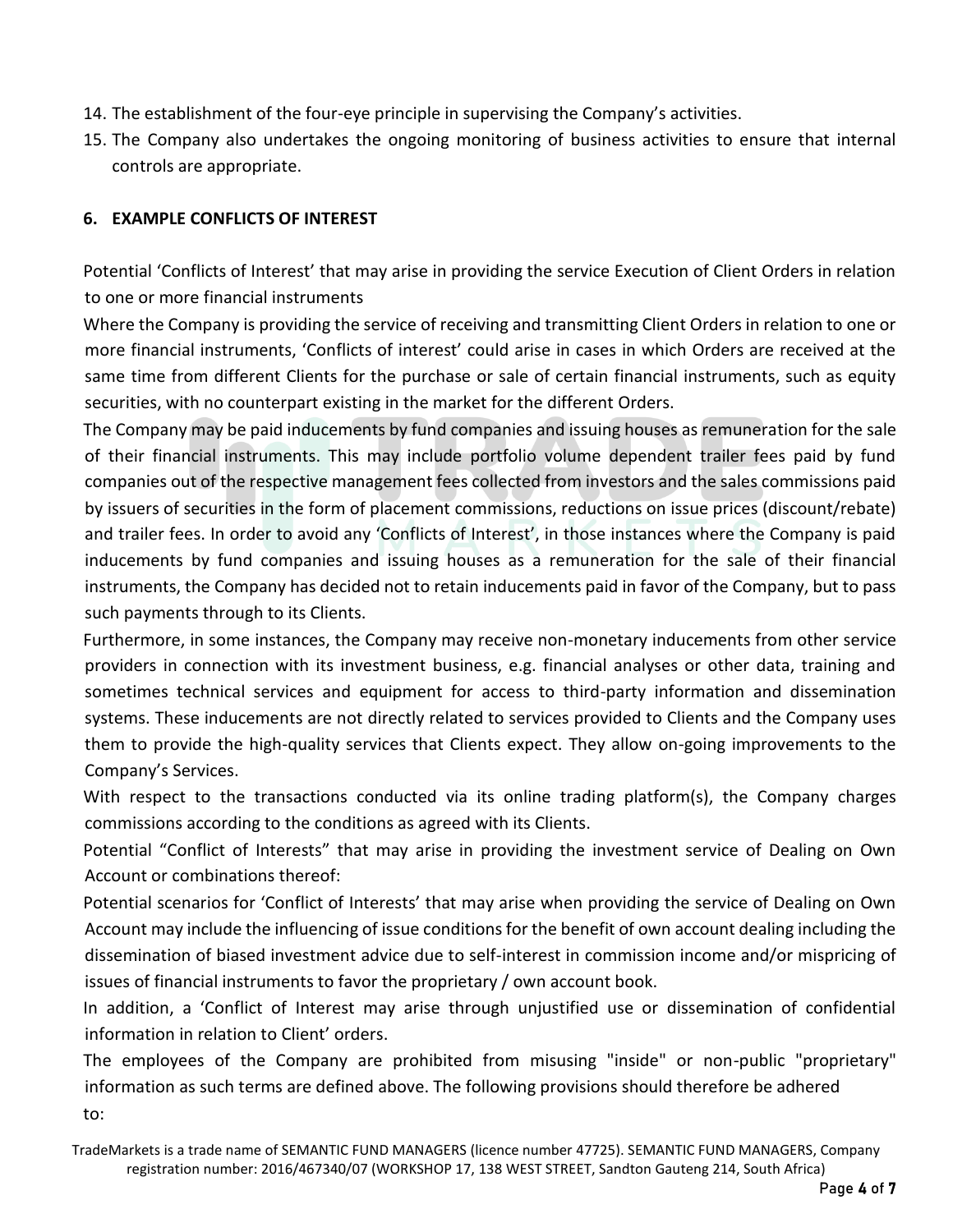- No relevant person may purchase or sell a security or cause the purchase or sale of a security for any account while in possession of "inside" information relating to that security;
- No relevant person may recommend or solicit the purchase or sale of any security while in possession of "inside" information relating to that security;
- No relevant person may disclose "inside" information to others, except disclosures made in accordance with the Company's policies and procedures to other Company personnel or persons outside the Company who have a valid business reason for receiving such information;
- No relevant person may purchase or sell or cause the purchase or sale of a security for an employee or employee-related account or a proprietary account of the Company or an account over which an employee exercises investment discretion, while in possession of "proprietary" information concerning a contemplated block transaction in the security or for a client account when such client has been provided such information by any associated person.

Chinese walls in a Company refer to the distinct segregation between different units or activities or departments. This is done to block the exchange of information and to preserve the use of confidential information. The ultimate objective of Chinese walls is thus to eliminate the misuse of inside information or non-public proprietary information.

Potential 'Conflicts of Interest' that may arise in providing portfolio management / investment advice Where the Company is providing the service of discretionary, individual management of investment portfolios, Clients delegate asset management to one of the Company's a portfolio managers and with it the decision to buy or sell individual financial instruments. The Company, through its portfolio managers, decides whether to buy or sell assets on the basis of investment guidelines agreed with the Client, but it does not obtain Client approval each time.

In these instances, 'Conflicts of Interest' could arise in the following instances:

- a. in the event of the purchase or sale of financial instruments on behalf of Clients in illiquid or nontransparent markets; in some instances, this could result in a large profit for the Company or for another Client.
- b. the fee received by the Company's employees providing portfolio or asset management services may be based on the performance of the Client's portfolio they are managing; in this instance, there may be an implicit incentive related to the increase in performance, which could lead to situations where managers, at the time of providing the service, do not take into account the risks inherent in their investment decisions, leading to action that is contrary to the interests of a Client or group of Clients;
- c. the Company is the discretionary portfolio manager for more than one Client in particular in respect of issues related to allocation.

As such arrangements may exacerbate existing 'Conflicts of Interest', the Company, in order to counter the associated risks, has introduced appropriate procedures as in particular by an investment selection process based on each individual Client profile. Furthermore all inducements received within the scope of a portfolio management related Client relationship are passed through to the Company's Clients.

Performance-related pay is another area where there is a potential 'Conflict of Interest' where the Company is providing the service of discretionary, individual management of investment portfolios. Here, it is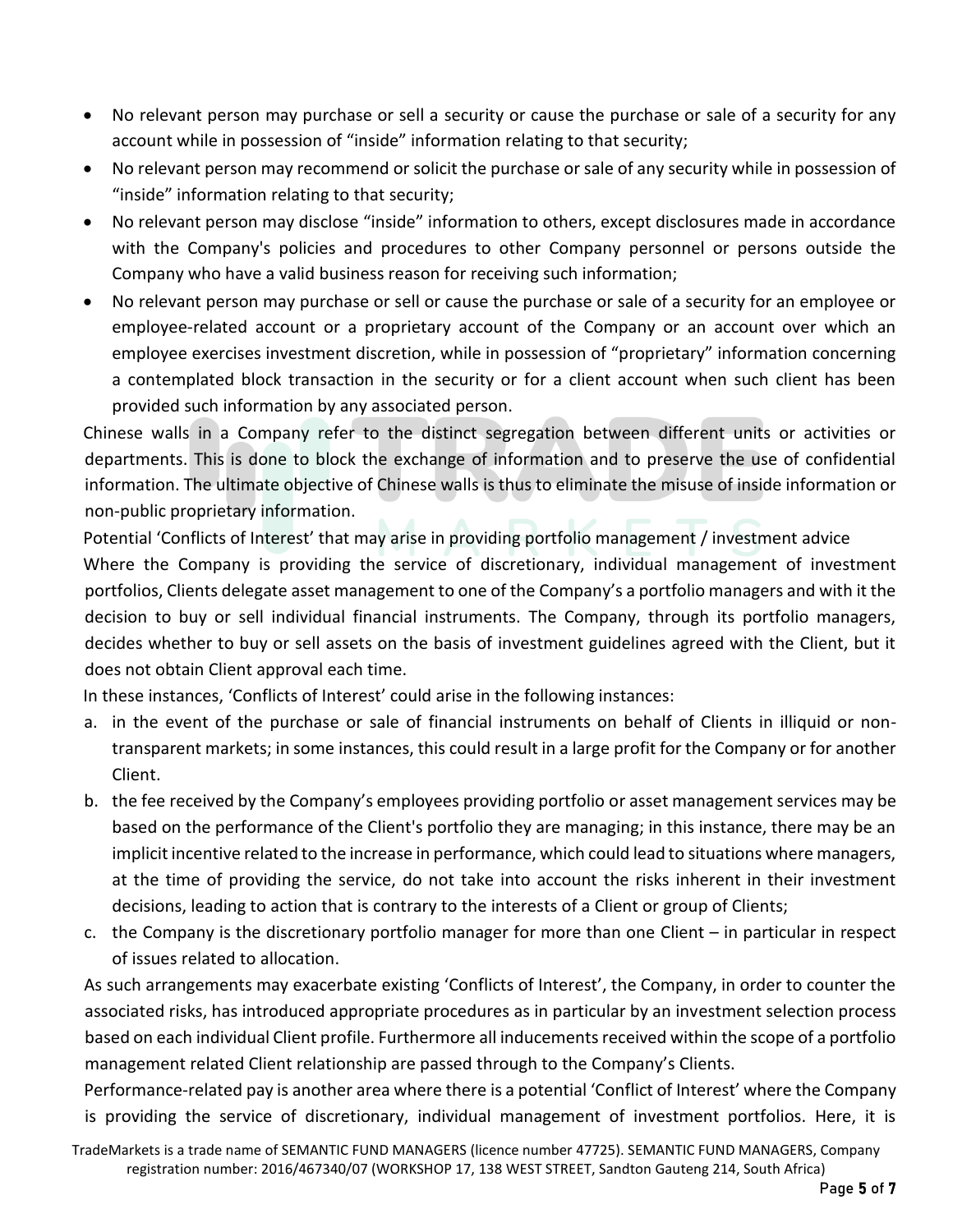impossible to exclude the possibility that a portfolio manager may take disproportionate risks in order to maximise his/her performance-related pay.

Measures to reduce this risk include the internal monitoring of investment decisions by staff and combining performance-related pay and fixed remuneration, as set forth in the Company's 'Remuneration Policy'.

Potential 'Conflicts of Interest' that may arise in providing the service of investment research and financial analysis or other forms

Where the Company is providing the service of investment research and financial analysis, 'Conflicts of Interest' could arise in the following instances:

- a. a unit of the Company may be carrying out research or assessments of instruments while operating together with a unit of the Company providing other investment services, such as discretionary portfolio management.
- b. the Company may produce research material, which is to be used to support the Company's sales and trading activities, but which may at the same time be distributed to the Company's Clients and to the Company's associates or some other person connected to the Company.

Whenever the Company prepares or distributes financial analyses, it provides Clients with information on potential and relevant 'Conflicts of Interest'.

# **Other 'Conflicts of Interest' that may arise**

Finally, managers, employees, brokers or persons directly or indirectly associated with the Company by a control relationship, may be subject to potential 'Conflicts of Interest' by virtue of their family, economic or professional links, or for any other reason related to a procedure, service or transaction, in instances in which:

- a. they may obtain a financial gain or avoid a financial loss, at the expense of a Client;
- b. they have an interest in the outcome of the service provided to a Client or the transaction performed on their behalf, other than the interest of the Client.

The Company itself may have a 'Conflict of Interest' in instances where it purchases a financial instrument for a client and then sells it immediately to one of its other Clients or vice-versa.

# **7. DISCLOSURE**

When the Company becomes aware of a situation where a conflict arises, the Company will disclose it to the Customer prior to undertaking investment business with that particular Customer, or if the Company does not believe that disclosure is appropriate to manage the conflict, the Company may opt not to proceed with the transaction or matter giving rise to the conflict.

The Company reserves the right to review and/or amend its Policy and arrangements whenever deemed appropriate.

TradeMarkets is a trade name of SEMANTIC FUND MANAGERS (licence number 47725). SEMANTIC FUND MANAGERS, Company registration number: 2016/467340/07 (WORKSHOP 17, 138 WEST STREET, Sandton Gauteng 214, South Africa)